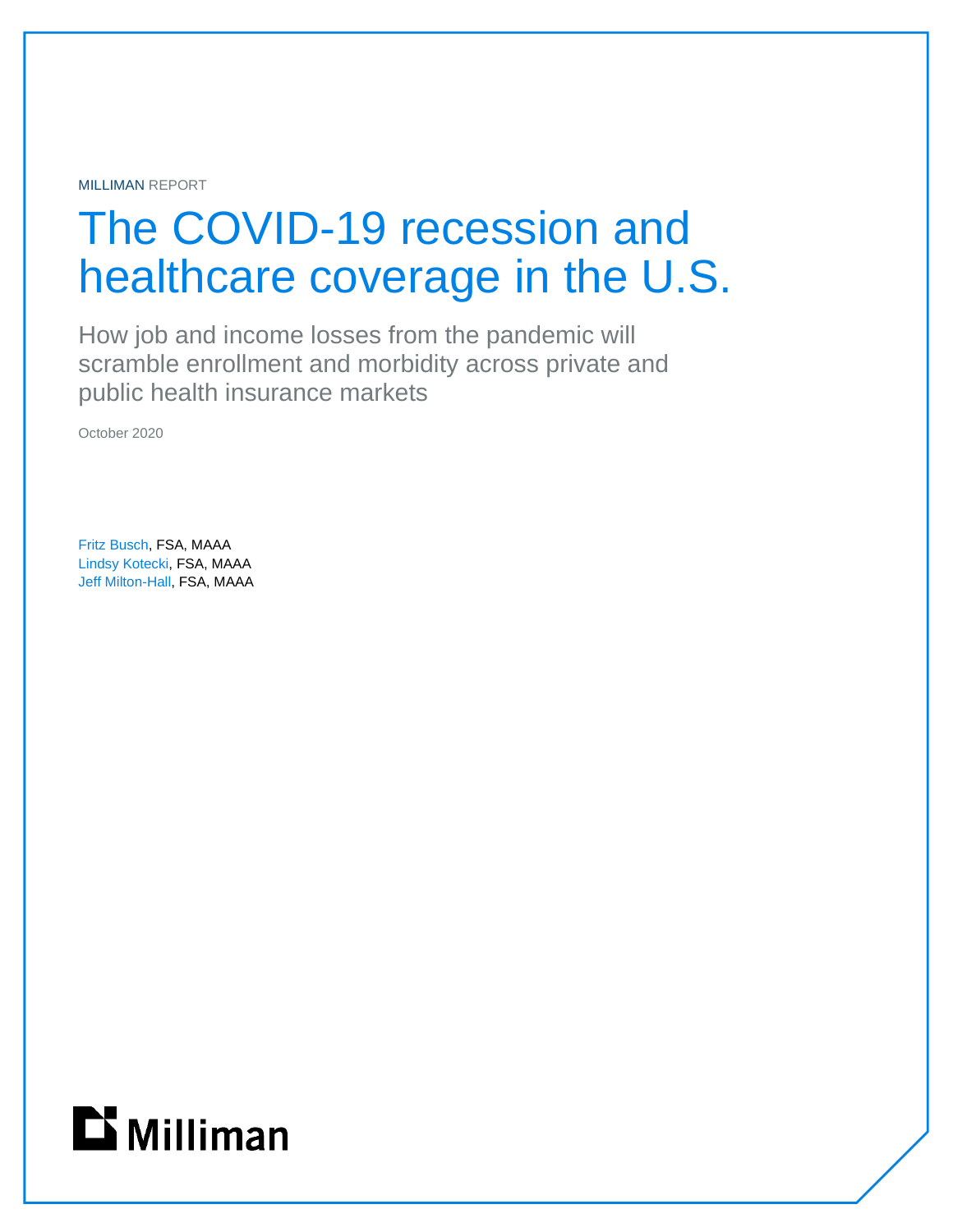### <span id="page-1-0"></span>**Table of Contents**

| IMPACT OF PANDEMIC UNEMPLOYMENT COMPENSATION ON MEDICAID AND ACA MARKETPLACE |  |
|------------------------------------------------------------------------------|--|
|                                                                              |  |
|                                                                              |  |
|                                                                              |  |
|                                                                              |  |
|                                                                              |  |
|                                                                              |  |
|                                                                              |  |
|                                                                              |  |
|                                                                              |  |
|                                                                              |  |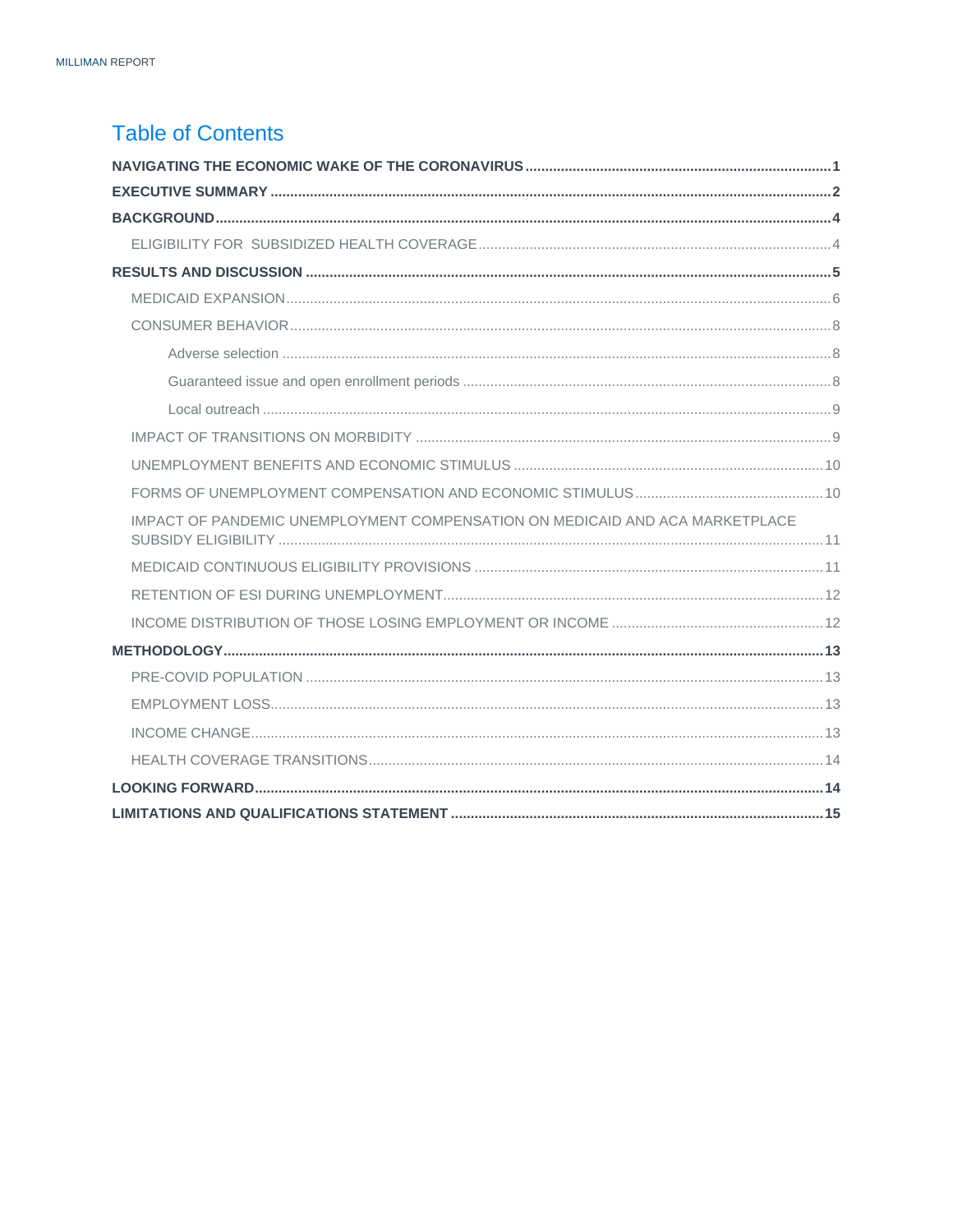### Navigating the economic wake of the coronavirus

The COVID-19 pandemic and the mitigating actions taken in response to it by citizens and governments alike have precipitated unprecedented economic disruption in the United States. The second quarter (Q2) of 2020, beginning in April, marked the largest single-quarter economic contraction in modern U.S. history, driving unemployment rates from historically low levels in February to peaks last seen during the Great Depression.<sup>1,2</sup>

Due to the tight coupling of economic status and healthcare coverage and eligibility in the United States, in which three-quarters of Americans receive healthcare linked to employment or income,<sup>3</sup> the unraveling and recovery of the U.S. economy have had and will continue to have a similarly disruptive influence on the enrollment in and composition of U.S. health insurance markets. These impacts will be felt throughout the health system, including in state Medicaid budgets and hospital, physician, and pharmaceutical margins, as well as in the financial performance of commercial and Medicaid health plans. To adequately forecast and prepare for their own expenditures, revenue, and resource requirements over the upcoming year, stakeholders must come to terms with these drivers and understand their potential outcomes.

<span id="page-2-0"></span>To this end—in order to understand the interconnected nature of economic changes and health insurance coverage and to project impacts to U.S. health insurance markets—we built a powerful tool we refer to as the COVID-19 Advanced Population Shift (CAPS) model. This model combines detailed information on the economic status, health insurance coverage, and health status of each state's population prior to the COVID-19 pandemic (pre-COVID) with emerging information on the economic impact of the pandemic response. It allows us to forecast the resulting shifts in enrollment and population morbidity across healthcare markets, while providing insights into the key factors driving change. This paper summarizes our findings.

<sup>1</sup> Siegel, R. & Van Dam, A. (July 30, 2020). U.S. economy contracted at fastest quarterly rate on record from April to June as coronavirus walloped workers, businesses. Washington Post. Retrieved September 22, 2020, fro[m https://www.washingtonpost.com/business/2020/07/30/gdp-q2-coronavirus/.](https://www.washingtonpost.com/business/2020/07/30/gdp-q2-coronavirus/)

<sup>2</sup> Long, H. & Van Dam, A. (May 8, 2020). U.S. unemployment rate soars to 14.7 percent, the worst since the Depression era. Washington Post. Retrieved September 22, 2020, fro[m https://www.washingtonpost.com/business/2020/05/08/april-2020-jobs-report/.](https://www.washingtonpost.com/business/2020/05/08/april-2020-jobs-report/)

<sup>&</sup>lt;sup>3</sup> Population counts by health coverage adapted from the 2018 American Community Survey (U.S. Census Bureau), with adjustments to reflect subsidized 2019 ACA enrollment published by the Centers for Medicaid and Medicare Services (CMS), Medicaid eligibility and enrollment levels from Medicaid.gov, and ESI enrollment from federal medical loss ratio (MLR) reports.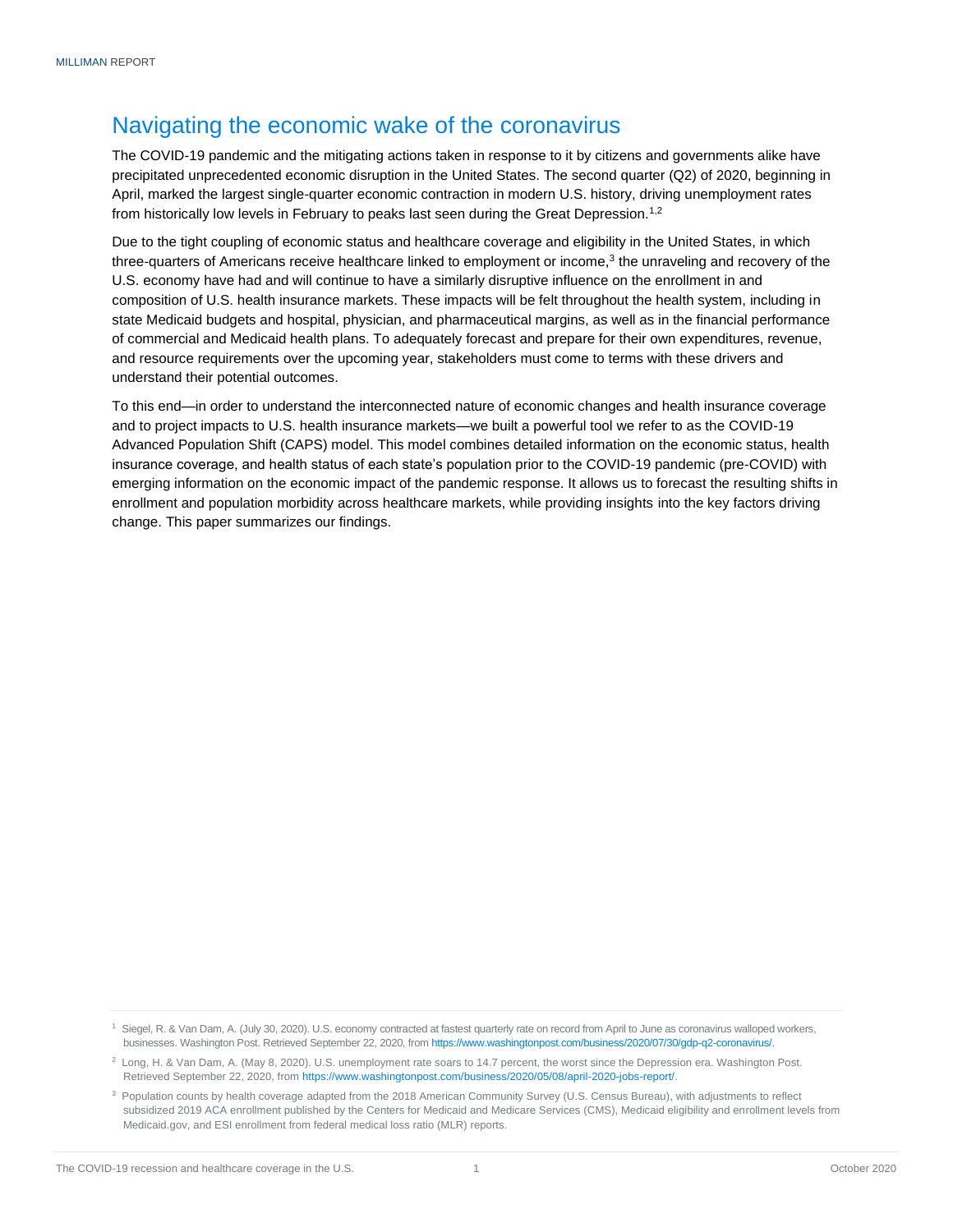### Executive Summary

Based on employment data through June 2020 and economic forecasts from the Federal Reserve and Congressional Budget Office (CBO) released in June 2020 and July 2020, respectively, we modeled calendar year (CY) 2021 national unemployment rate scenarios of between 6% and 14%, which translate to a net reduction in nationwide employment of between 5% and 13% when compared to the state of the economy prior to the first state lockdown measures.<sup>4</sup> Figure 1 summarizes the results of our analysis at the national level.

#### **FIGURE 1: PROJECTED CY2021 IMPACTS OF COVID-19 RECESSION ON HEALTH COVERAGE IN THE UNITED STATES**

| <b>HEALTH COVERAGE</b>             | <b>PRE-COVID POPULATION</b><br>(MILLIONS) | <b>NET CHANGE</b><br>IN ENROLLMENT <sup>a</sup> | <b>NET CHANGE</b><br>IN MORBIDITY <b>b</b> |
|------------------------------------|-------------------------------------------|-------------------------------------------------|--------------------------------------------|
| Employer-Sponsored Insurance (ESI) | 157.2                                     | -7% to -3%                                      | Approximately 0%                           |
| Individual ACA                     | 11.8                                      | $-3\%$ to $+11\%$                               | $-1\%$ to $+1\%$                           |
| Medicaid <sup>c</sup>              | 76.3                                      | $+3\%$ to $+9\%$                                | Not estimated d                            |
| Uninsured                          | 30.0                                      | $+4\%$ to $+18\%$                               | $-4\%$ to $-1\%$                           |

Nationwide results based on 5% to 13% decline in employment.<sup>5</sup>

Results may vary significantly in magnitude and/or direction at the state level.

a Projected nationwide change in enrollment or population size due solely to population shifts caused by the COVID-19 recession. Does not capture enrollment changes attributable to population growth, market trends, and program modifications unrelated to COVID-19.

**b Projected change in population health status due solely to population shifts precipitated by the COVID-19 recession. Does not capture other sources of morbidity** change, such as those due to COVID-19 infections, deferred care, nor other national or state-specific trends and program changes. The reported morbidity impacts control for demographics, such that they measure changes in health status above or below what would be expected based on changes in the average age and gender composition of each population.

<sup>c</sup> Includes CHIP and the Minnesota and New York Basic Health Plans (BHPs).

<sup>d</sup> The heterogeneous nature of state Medicaid programs, in which various subpopulations have substantial differences in benefits and expected costs, makes it challenging to meaningfully interpret an overall population morbidity factor or change thereto.

Using CAPS, we integrated data on the industries and employees most affected by the pandemic with information on each state's economy, health insurance markets, eligibility definitions for public health coverage programs—such as Medicaid and the state Children's Health insurance Program (CHIP)—and data and expectations regarding enrollment patterns among those newly uninsured or eligible for subsidized coverage. CAPS models transitions in health coverage using the following steps (outlined in Figure 2, on page 3):

1. **Pre-COVID population:** First, we start with a detailed profile of each state's population prior to economic disruption from COVID-19, encompassing individuals and households across various economic, demographic, and health coverage characteristics of interest.

Then we apply a series of state-specific changes in employment, income, and health insurance coverage to produce a corresponding projection of each state's post-COVID population:

- 2. **Employment loss:** From employed to temporarily or permanently out of work.
- 3. **Changes in income:** Changes in household income arising from job loss, reduced hours, and/or pay cuts, net of any federal and state unemployment benefits.
- 4. **Health coverage transitions:** Changes in individuals' sources of healthcare coverage (transitions) related to the above employment and income changes.

5 Ibid.

Notes:

<sup>&</sup>lt;sup>4</sup> The net employment figures are inclusive of a projected 3% decline in the U.S. civilian labor force versus February 2020 levels, based on CBO forecasts.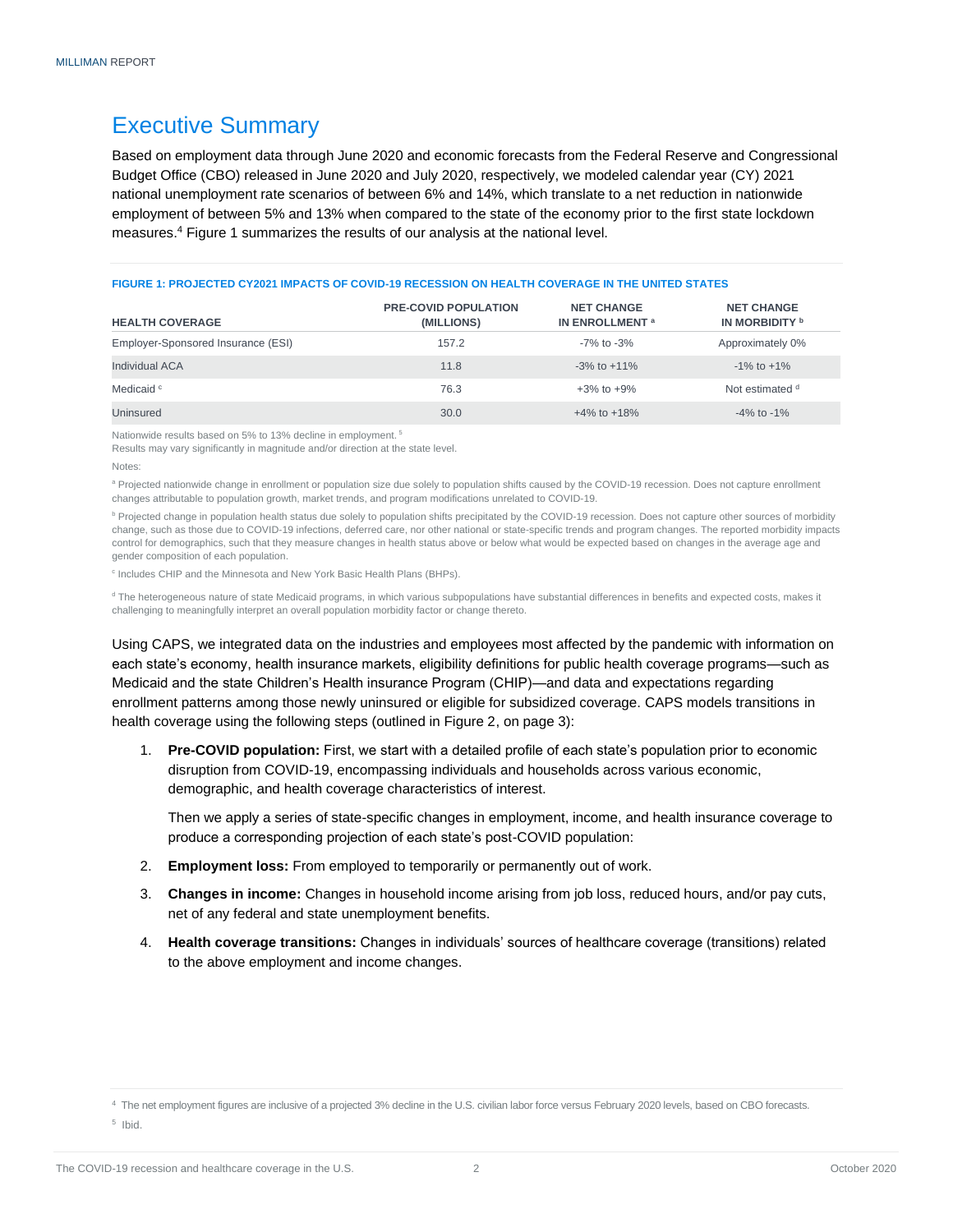

We varied the modeled adjustments at a level of detail inclusive of individual and household incomes, employer characteristics such as industry and employer size, individual health status and age, and the interaction of all of these characteristics with state-specific eligibility for the various sources of coverage and pre-COVID enrollment across health insurance markets. This granularity in our modeling enabled several key insights into the drivers of results and variation in enrollment and morbidity impacts across state markets:

- **Medicaid expansion:** Compared to states that elected not to expand Medicaid under the Patient Protection and Affordable Care Act (ACA), we expect states with Medicaid expansions to exhibit larger proportional increases in Medicaid enrollment and smaller increases—or even decreases—in individual ACA enrollment, due to the wider range of incomes eligible for Medicaid in these states. For the same reason, we expect a higher proportion of households with job or income loss in non-expansion states to lose their coverage and remain uninsured.
- **Health status and adverse selection:** Employer-sponsored health insurance (ESI) markets tend to enroll healthier populations on average than ACA individual marketplaces. As households transition to the individual market from the ESI market, states with wider gaps between ESI and individual market morbidities are likely to see modest improvements to individual market risk pools. However, we anticipate that adverse selection among those with job loss may mitigate some of the morbidity improvement we would otherwise expect from an influx of newly unemployed individuals and their dependents. In fact, some states with smaller gaps in health status may actually see a net deterioration of individual market risk pools.
- **Income, employment loss, and retention of ESI:** Individuals experiencing job loss during the COVID-19 recession are more likely to be low-income and less likely to have ESI than the average employee. As a result, we see a smaller loss of ESI overall, and a greater portion of coverage transitions to Medicaid than if job loss were uniform across income levels. Transitions out of the employer group market are limited further, as many households that experience job loss are able to retain ESI through furlough arrangements, spousal coverage, and/or COBRA, particularly those with higher pre-COVID incomes.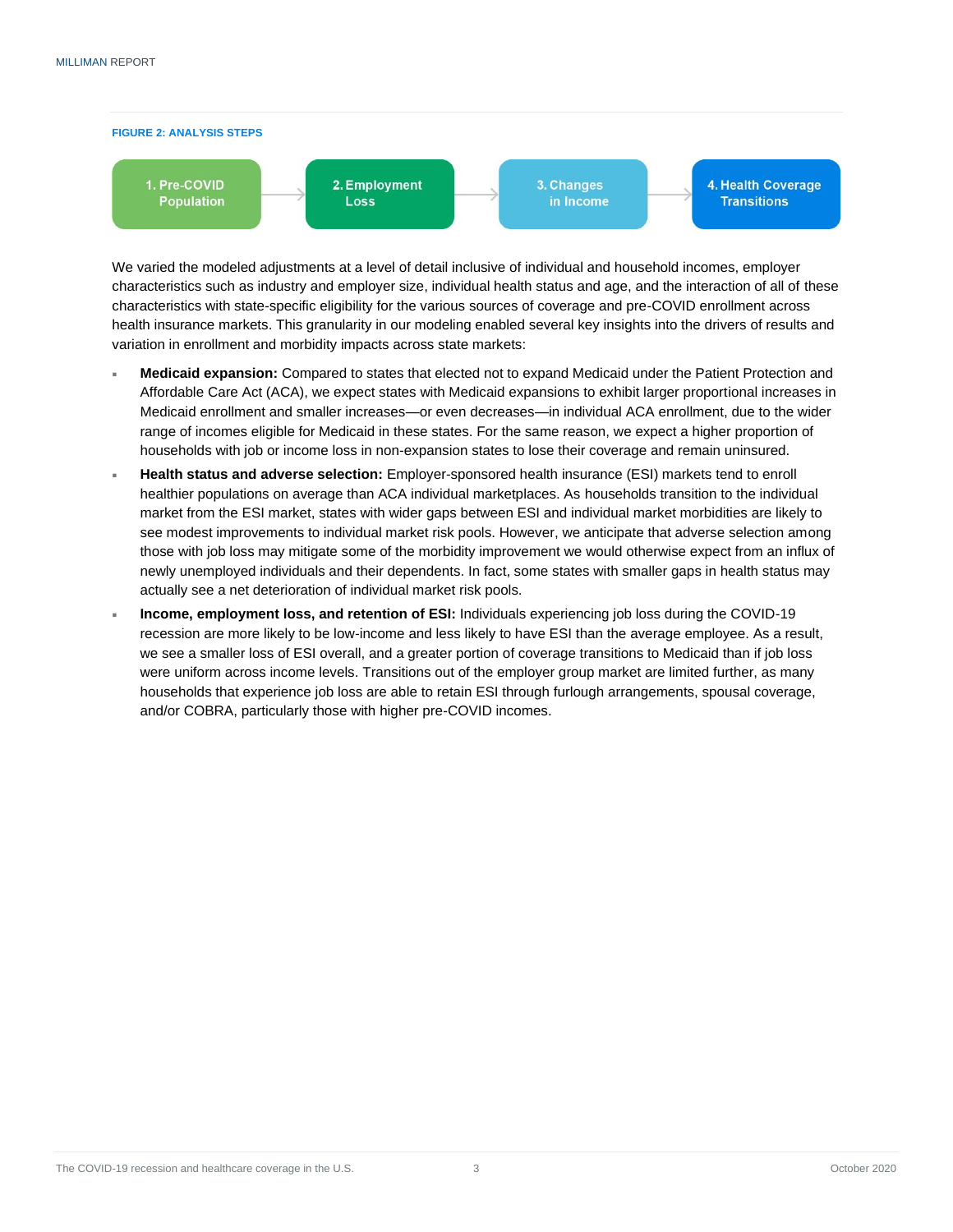### <span id="page-5-0"></span>**Background**

From the perspective of the U.S. economy, arguably the most consequential actions taken in response to the COVID-19 pandemic began in mid-March 2020 with state-based "shelter-inplace" orders and the temporary closure of businesses that were deemed nonessential. While these policies and the associated physical distancing and avoidance of inessential travel by citizens likely helped to curb the initial exponential spread of COVID-19 infections, there was also significant economic fallout associated with the sudden drop in consumer spending, including business closures and layoffs, temporary and permanent loss of employment, and reduced household incomes.

States and the federal government took actions to mitigate this fallout, including state-based unemployment insurance and the Coronavirus Aid, Relief, and Economic Security (CARES) Act, which provided loans to small businesses, pandemic unemployment compensation offering an additional \$600 per week to individuals experiencing job loss, and other economic support programs.<sup>6</sup> However, despite these measures, the U.S. economy experienced the most rapid single-quarter contraction in its history in Q2 2020, with gross domestic product (GDP) declining 9.5% (32.9% annualized) <sup>7</sup> and unemployment spiking from below 4% in February 2020 to nearly 15% in April, before recovering to above 8% as of August, for a net loss of 11 million jobs.<sup>8</sup>

Employer-sponsored insurance is the single largest source of health coverage for Americans, covering approximately half of the U.S. population in  $2018<sup>9</sup>$  and job losses due to the COVID-19 recession have led millions of Americans to lose ESI coverage. Depending on their circumstances and decisions, those who lose ESI may transition to free (or lowcost) coverage through Medicaid or subsidized coverage through ACA individual marketplaces, or experience a total loss of coverage (uninsured status). Furthermore, changes in household incomes from job loss, underemployment, and state and federal assistance programs have led to substantial shifts in who is eligible for means-tested Medicaid benefits and ACA subsidies, further changing the healthcare enrollment mix (see sidebar "Eligibility for Subsidized Health Coverage").

#### **ELIGIBILITY FOR SUBSIDIZED HEALTH COVERAGE**

Approximately half of Americans receive subsidized coverage through an employer as of 2018. 9 Individuals and family members under age 65 who do not have access to affordable employer-sponsored insurance may be eligible for means-tested coverage under Medicaid and CHIP or for subsidized individual marketplace coverage under the ACA. The Medicaid and CHIP programs cover those in the lowest income brackets, and subsidized ACA coverage usually, but not always, offers premium assistance for low-income households at the point where Medicaid eligibility ends.

In the 39 states (including D.C.) that have elected to expand Medicaid eligibility under the ACA, all adult U.S. citizens with monthly household incomes below 138% of the federal poverty level (FPL) are eligible for Medicaid. In the remaining "non-expansion" states, eligibility generally requires lower incomes and/or membership in special classes such as pregnant women. Low-income minors in all states are eligible for no-cost coverage through CHIP, with the cutoff generally varying between 200% FPL and 300% FPL, depending on the state.

ACA individual marketplace subsidies are available to individuals with annual household incomes between 100% FPL and 400% FPL who do not have access to affordable coverage through an employer, Medicare, Medicaid, or CHIP.

Adults who are U.S. citizens with incomes below 100% FPL in non-expansion states who do not meet Medicaid eligibility criteria fall into the so-called "coverage gap" whereby their income is too low to qualify for ACA subsidies and too high to qualify for Medicaid, leaving them without access to affordable comprehensive coverage.

- <sup>8</sup> For August numbers see: https://www.bls.gov/news.release/archives/empsit\_09042020.htm. For April numbers see: [https://www.bls.gov/news.release/archives/empsit\\_05082020.htm.](https://www.bls.gov/news.release/archives/empsit_05082020.htm)  For February numbers see: [https://www.bls.gov/news.release/archives/empsit\\_03062020.htm.](https://www.bls.gov/news.release/archives/empsit_03062020.htm)
- <sup>9</sup> Kaiser Family Foundation (2018). Health Insurance Coverage of the Total Population. State Health Facts. Retrieved September 22, 2020, from [https://www.kff.org/other/state-indicator/total-population/?currentTimeframe=0&sortModel=%7B%22](https://www.kff.org/other/state-indicator/total-population/?currentTimeframe=0&sortModel=%7B%22colId%22:%22Location%22,%22sort%22) [colId%22:%22Location%22,%22sort%22:%](https://www.kff.org/other/state-indicator/total-population/?currentTimeframe=0&sortModel=%7B%22colId%22:%22Location%22,%22sort%22)22asc%22%7D.

<sup>&</sup>lt;sup>6</sup> National Employment Law Project (March 27, 2020). Fact Sheet: Unemployment Insurance Provisions in the Coronavirus Aid, Relief, and Economic Security (CARES) Act. Retrieved September 22, 2020, fro[m https://www.nelp.org/publication/unemployment-insurance-provisions-coronavirus-aid](https://www.nelp.org/publication/unemployment-insurance-provisions-coronavirus-aid-relief-economic-security-cares-act/)[relief-economic-security-cares-act/.](https://www.nelp.org/publication/unemployment-insurance-provisions-coronavirus-aid-relief-economic-security-cares-act/)

 $^7$  Casselman, B. (July 30, 2020). A collapse that wiped out 5 years of growth, with no bounce in sight. New York Times. Retrieved September 22, 2020, fro[m https://www.nytimes.com/2020/07/30/business/economy/q2-gdp-coronavirus-economy.html.](https://www.nytimes.com/2020/07/30/business/economy/q2-gdp-coronavirus-economy.html)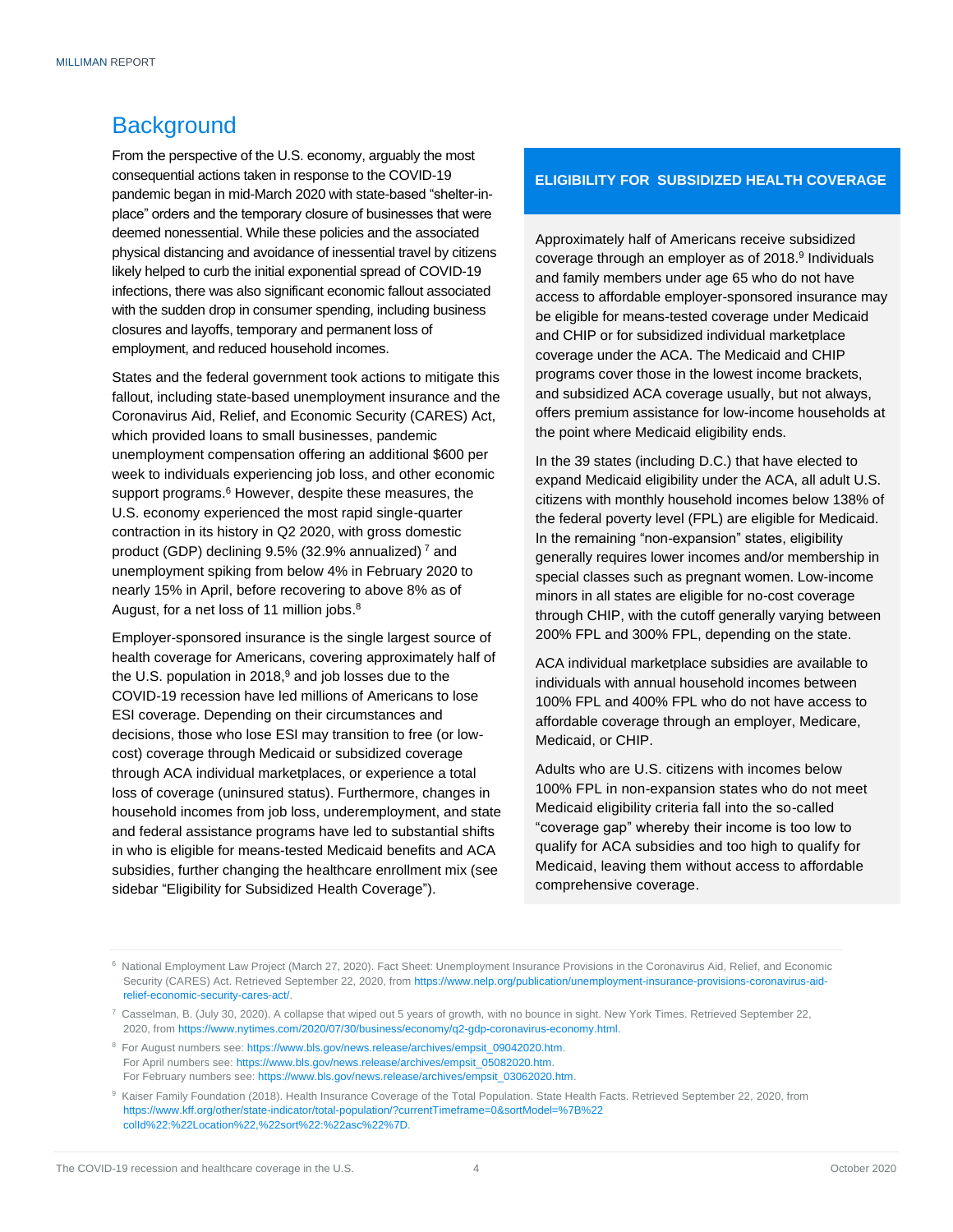### <span id="page-6-0"></span>Results and discussion

Figure 3 summarizes our projections of health coverage transitions and the impact thereof on enrollment levels and demographic and morbidity composition by source of coverage, for a calendar year 2021 "midpoint" economic scenario in which the employment rate in 2021 is 7.4% lower on average than pre-COVID employment levels from February 2020.

#### **FIGURE 3: PROJECTED CY2021 COVERAGE TRANSITIONS DUE TO COVID-19 RECESSION, MIDPOINT SCENARIO**

**PRE-COVID**

FROM PRE-COVID COVERAGE **FROM PRE-COVID COVERAGE**

|                                             | <b>ENROLLMENT</b><br>(MILLIONS) <sup>a</sup> |         |                                 |                           |                                   |                  |
|---------------------------------------------|----------------------------------------------|---------|---------------------------------|---------------------------|-----------------------------------|------------------|
| <b>INSURANCE COVERAGE</b>                   | 328.2                                        | ESI     | <b>INDIVIDUAL</b><br><b>ACA</b> | <b>MEDICAID</b> b         | <b>OTHER</b><br><b>COVERAGE</b> ° | <b>UNINSURED</b> |
| Employer Sponsored Insurance (ESI)          | 157.2                                        | 151.0   | 0.9                             | 2.4                       |                                   | 2.9              |
| Individual ACA                              | 11.8                                         |         | 11.1                            | 0.6                       |                                   | 0.1              |
| Medicaid <sup>b</sup>                       | 76.3                                         |         |                                 | 76.3                      |                                   |                  |
| Other Coverage <sup>c</sup>                 | 53.0                                         |         | 0.0                             | 0.0                       | 52.9                              |                  |
| Uninsured                                   | 30.0                                         |         | 0.1                             | 0.7                       |                                   | 29.2             |
| Ending Enrollment (millions) d              | 328.2                                        | 151.0   | 12.1                            | 79.9                      | 52.9                              | 32.3             |
| % Change in Enrollment d                    |                                              | $-4.0%$ | $+2.5%$                         | $+5.0%$                   | $0\%$                             | $+7.5%$          |
| % Change in Demographic Factor <sup>e</sup> |                                              | $0\%$   |                                 |                           | $0\%$                             | $-0.5%$          |
| % Change in Morbidity f                     |                                              | $0\%$   | $+0.5%$                         | <b>Not</b><br>estimated h | $0\%$                             | $-2.0%$          |
| % Change in Composite Cost Factor 9         |                                              |         | 0%                              |                           | $0\%$                             | $-2.5%$          |

**TO POST-COVID COVERAGE**

Nationwide results based on 7.4% decline in employment. Results may vary significantly in magnitude and/or direction at the state level. Population counts rounded to the nearest 0.1 million. Percentage changes rounded to the nearest 0.5%.

#### Notes:

<sup>a</sup> U.S. population counts in our analysis are fixed at mid-2019 levels.

<sup>b</sup> Includes CHIP and the Minnesota and New York Basic Health Plans (BHPs).

<sup>c</sup> Includes non-ACA-compliant individual, non-Dual-Eligible Medicare, Veterans Health Administration, TRICARE, and other coverage sources.

<sup>d</sup> Projected nationwide change in enrollment or population size that are due solely to population shifts from the COVID-19 recession. Does not capture enrollment changes attributable to population growth, national or state-specific trends, and program modifications unrelated to COVID-19.

<sup>e</sup> Projected change in average healthcare costs attributable solely to changes in average population demographic composition (age/sex) attributable to the COVID-19 recession.

<sup>f</sup> Projected change in population health status due solely to population shifts precipitated by the COVID-19 recession. Does not capture other sources of morbidity change, such as those due to COVID-19 infections, deferred care, or other national or state-specific trends and program changes. The reported morbidity impacts control for demographics, such that they measure changes in health status above or below what would be expected based on changes in the average age and gender composition of each population.

<sup>g</sup> Projected change in average healthcare costs that are due to changing demographic composition and health status, solely because of population shifts precipitated by the COVID-19 recession.

hThe heterogeneous nature of state Medicaid programs, in which various subpopulations have substantial differences in benefits and expected costs, makes it challenging to meaningfully interpret an overall population morbidity factor or change thereto.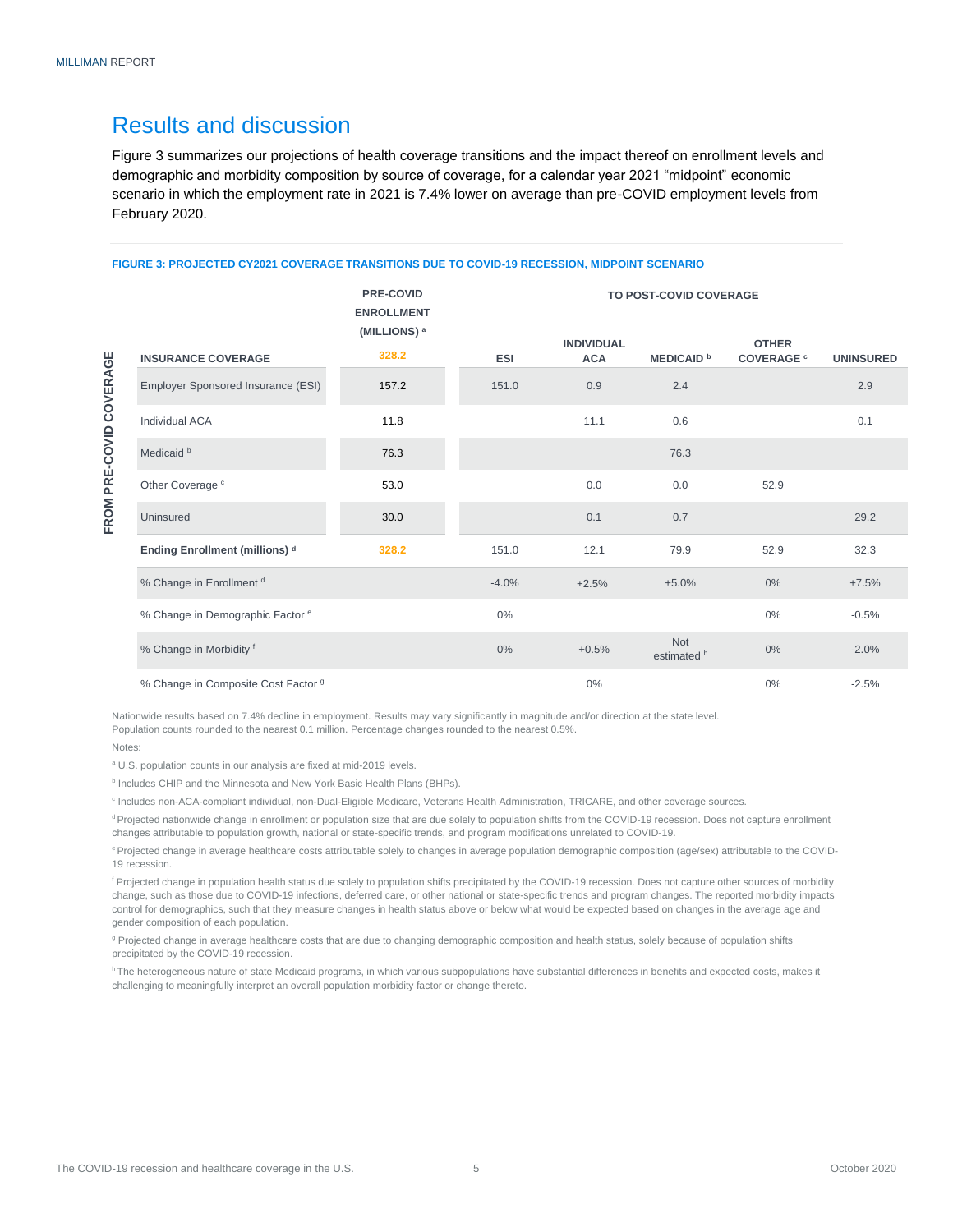Enormous uncertainty remains regarding the trajectory of the U.S. economy. The changing composition of U.S. health insurance markets and actual outcomes will depend on numerous factors that are interconnected and not possible to precisely predict or control. CAPS helps us navigate this uncertainty by providing insight into the range of potential scenarios and the drivers of variations across states, scenarios, and subpopulations. In the following sections, we highlight several such drivers, including the critical role a state's Medicaid expansion status plays in determining market outcomes, why meaningful enrollment and morbidity projections cannot be produced without consideration of consumer behavior and adverse selection, how results relate to the pre-COVID profile of commercial markets and those most likely to lose employment, and how state and federal actions to supplement incomes and expand eligibility will dampen or amplify shifts in enrollment. A solid understanding of these considerations gives stakeholders the ability to plan and react strategically in a time of profound and rapid change.

#### <span id="page-7-0"></span>**MEDICAID EXPANSION**

States that have expanded Medicaid generally have larger existing Medicaid populations, smaller individual market populations, and lower uninsured rates. CAPS results show that expansion states are likely to see higher proportions of transitions into Medicaid, lower net transitions into the individual market, and fewer transitions to uninsured status than in non-expansion states, after accounting for differences in state population sizes. Figure 4 shows the distribution of transitions in healthcare coverage in our midpoint CY2021 scenario. Transitions in Figure 4 are counted if an individual moves out of one market and into another (for example, out of ESI and into the individual market). It would not include individuals who transition within the same market (for example, individuals who lose ESI and become dependents on their spouses' ESI), or individuals who receive higher levels of subsidies than before (for example, someone enrolled in the individual market who receives a higher level of ACA subsidies due to employment or income loss).





Note: Arkansas is included as an expansion state. The expansion population in Arkansas is enrolled in private coverage through the individual marketplace and is reflected in the individual market bucket.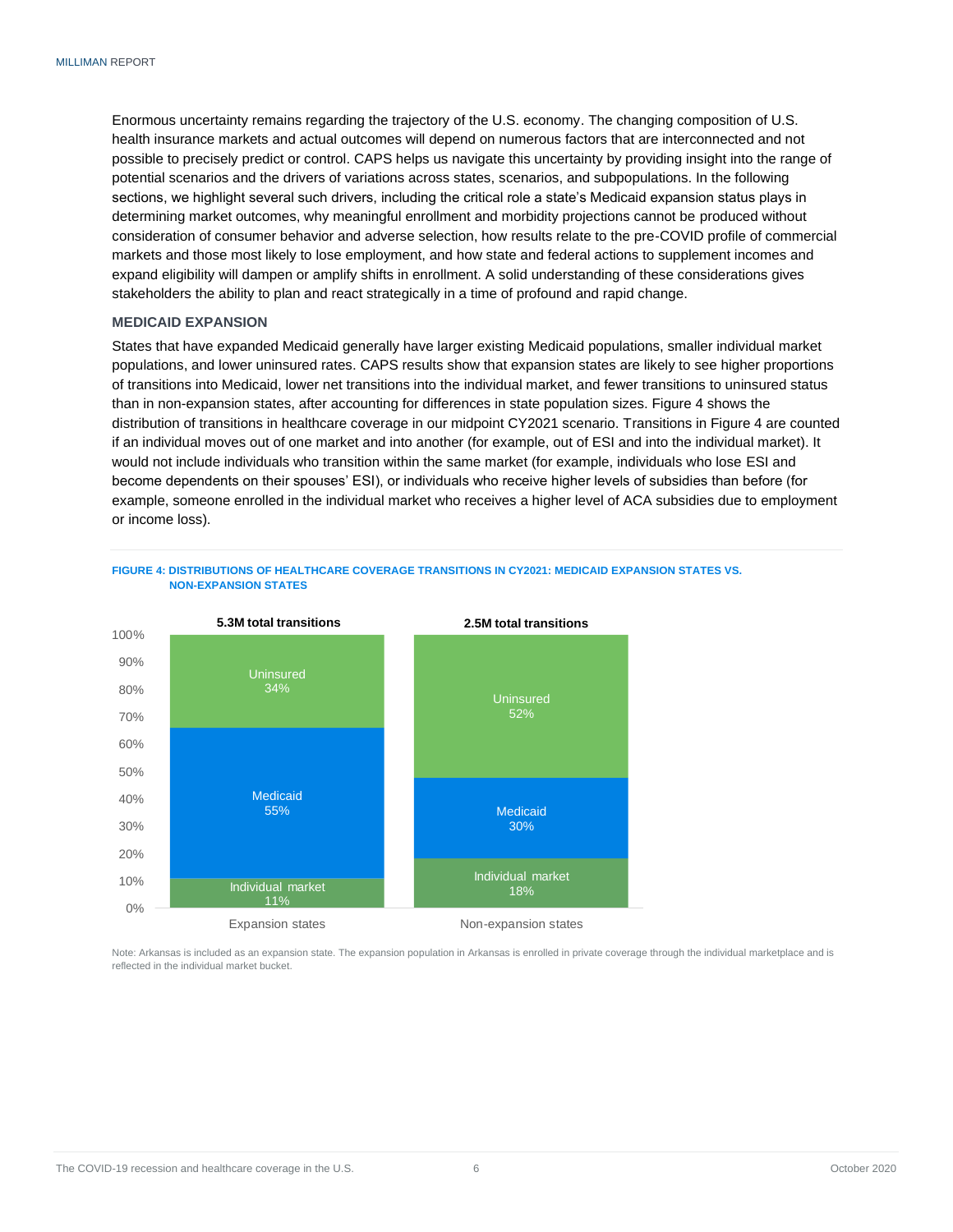Diving in deeper to specific transitions under our midpoint CY2021 scenario, we project that employment and income losses among low-income households with ACA coverage will lead to an average of 6.5% of the existing individual market transitioning into Medicaid in expansion states, compared to 2.5% in non-expansion states. The higher transition rate in expansion states is directly attributable to the wider Medicaid eligibility requirements. In addition, we project that 3% of pre-COVID individual market enrollees in non-expansion states will become uninsured due to income loss that drops them below 100% FPL, making them ineligible for ACA marketplace subsidies and driving them into the "coverage gap."

At the same time, we project that transitions from the employer group market and elsewhere to the individual market could add new enrollment equivalent to 9% of the size of the pre-COVID individual market in non-expansion states and 8% in expansion states. While individual markets represent a larger proportion of transitions in non-expansion states (see Figure 4), the growth rate in the individual market is similar in expansion and non-expansion states on a percentage basis because the individual market was larger in non-expansion states pre-COVID.

Taking all of these transitions into account, our midpoint CY2021 scenario projects a net change in individual market enrollment of approximately 1.5% in expansion states and 4% in non-expansion states.

Figure 4 also shows that transitions to uninsured are significantly higher in relation to total transitions in nonexpansion states than in expansion states. This is again largely attributed to more restrictive Medicaid eligibility requirements in non-expansion states. However, the *percentage* increase in the number of uninsured people is likely to be higher in expansion states where the pre-COVID uninsured rates were generally lower.

Under our midpoint scenario, we project a slight improvement (i.e., decrease) in average individual market morbidity across expansion states and a slight deterioration (i.e., increase) across non-expansion states. However, the projected morbidity impacts at the state level vary in size and direction, as shown in Figure 5. The morbidity impact for any given state and scenario will depend on a number of characteristics beyond Medicaid expansion status, including but not limited to the likelihood of newly uninsured individuals to seek alternate coverage and the relative size and morbidity of the individual and employer group markets, as discussed below.

#### **FIGURE 5: MARKET-SPECIFIC ENROLLMENT AND MORBIDITY CHANGES IN EXPANSION AND NON-EXPANSION STATES, CY2021**

| <b>METRIC</b>                                                        | <b>EXPANSION</b><br>STATES <sup>(2)</sup> | <b>NON-EXPANSION</b><br>STATES <sup>(2)</sup> | <b>ALL STATES</b> |
|----------------------------------------------------------------------|-------------------------------------------|-----------------------------------------------|-------------------|
| <b>Enrollment</b>                                                    |                                           |                                               |                   |
| Change in individual ACA enrollment (weighted average)               | $-5\%$ to $+9\%$                          | $-2\%$ to $+13\%$                             | $-3\%$ to $+11\%$ |
| Change in Medicaid enrollment (weighted average)                     | $+3\%$ to 10%                             | $+2\%$ to $+7\%$                              | $+3\%$ to $+9\%$  |
| Change in uninsured population (weighted average)                    | $+5\%$ to $+23\%$                         | $+4\%$ to $+14\%$                             | $+4\%$ to $+18\%$ |
| <b>Morbidity</b>                                                     |                                           |                                               |                   |
| Change in individual ACA morbidity (weighted average) <sup>(1)</sup> | $-1\%$ to 0%                              | 0\% to $+1\%$                                 | $-1\%$ to $+1\%$  |
| Change in individual ACA morbidity (range across states)             | $-2.3\%$ to 2.5%                          | $-2.3\%$ to 1.3%                              | $-2.3\%$ to 2.5%  |

1. Weighted average based on pre-COVID-19 individual market enrollment and net health status at the state level.

2. Arkansas is excluded from the expansion and non-expansion splits, but is included in the "All states" results. The expansion population in Arkansas is enrolled in private coverage through the individual marketplace.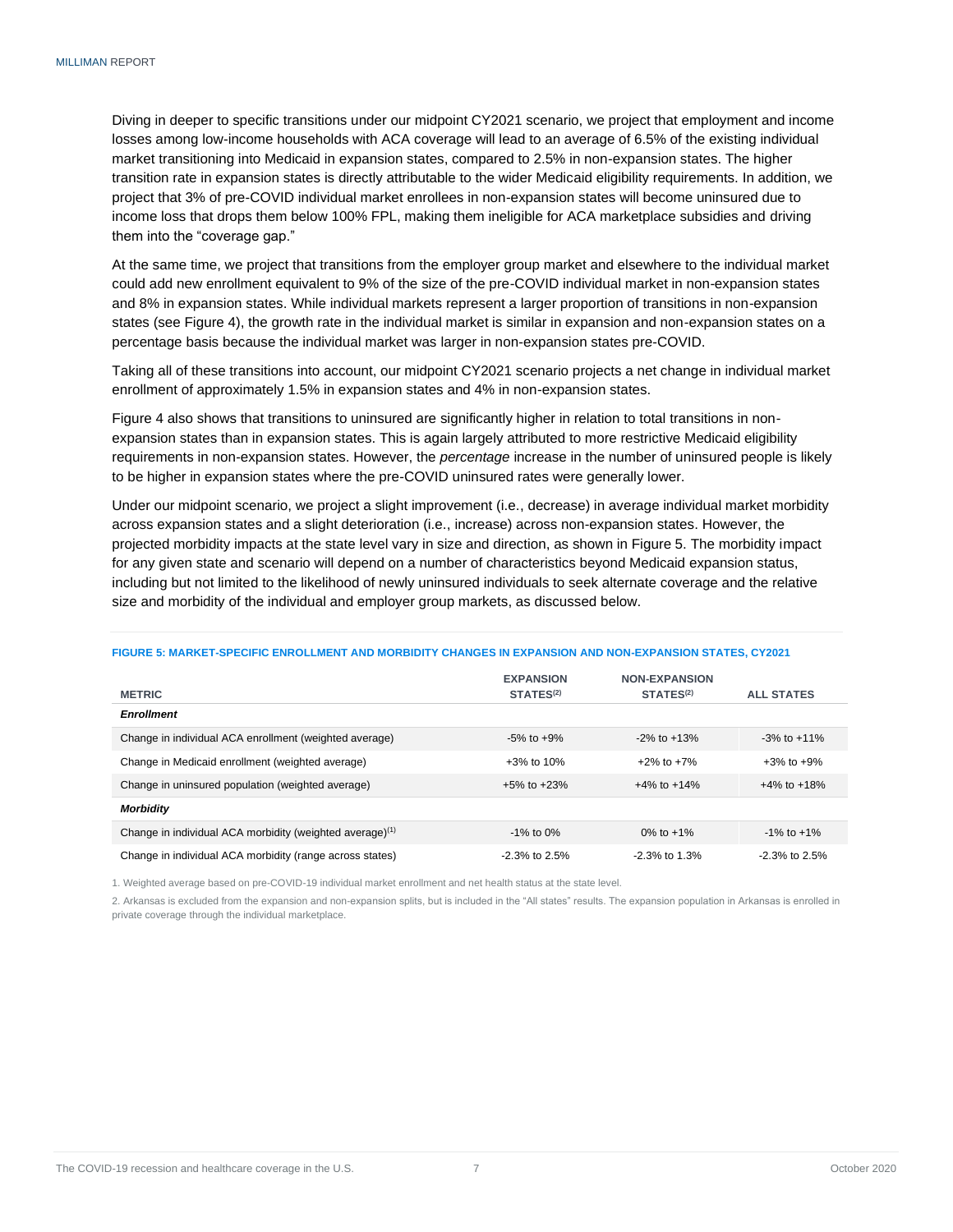#### <span id="page-9-0"></span>**CONSUMER BEHAVIOR**

Consumers have a choice in their healthcare options. Their decisions will be influenced by a number of internal and external factors that should be considered when modeling transitions in coverage.

#### <span id="page-9-1"></span>**Adverse selection**

Adverse selection (also referred to as "selection" or "anti-selection") is the tendency for people to choose coverage that serves their best interests based on what they know about their current financial situation and health status. For example, older individuals and those in poor health who expect to utilize their benefits heavily are more likely to enroll in individual market or Medicaid coverage than younger individuals and those in excellent health. Similarly, we anticipate higher enrollment rates when the cost of coverage is reduced through subsidies or Medicaid eligibility. Enrollment data predating the pandemic demonstrates that, even among those eligible for subsidies, participation rates in ACA coverage and Medicaid (to a lesser extent) tend to fall substantially below 100%, with less than half of subsidy-eligible adults without other forms of coverage enrolled in ACA individual markets pre-COVID.<sup>10</sup>

While the unprecedented and profound changes that have occurred in response to the pandemic may influence behavior in ways we haven't seen in recent history,<sup>11</sup> a comparison of job loss figures to emerging enrollment data in states that offered COVID-19-related individual ACA marketplace special enrollment periods suggests that ACA participation may still represent a minority of those with job loss and those eligible for subsidized coverage.<sup>12</sup>

#### <span id="page-9-2"></span>**Guaranteed issue and open enrollment periods**

Guaranteed issue is a provision that prohibits insurers from denying health insurance coverage to individuals with preexisting medical conditions if they are otherwise eligible. The individual market under the ACA and the Medicaid program are both guaranteed issue. Open enrollment is the period of time during which an individual can enroll in coverage under a guaranteed issue provision—the individual market has predefined open enrollment periods, while Medicaid does not. A special open enrollment period is an additional open enrollment period for an individual who is eligible, typically triggered by a qualifying life event (such as the loss of employment) or regulatory action.

Twelve states implemented special enrollment periods during the early months of the pandemic,<sup>13</sup> some of which have been extended late into 2020.<sup>14</sup> While marketplace enrollment in the second quarter of 2020 is up from the same time in 2019, it is possible that enrollment during these special enrollment periods may have been suppressed by uncertainty and confusion regarding enrollment requirements and the determination of income for the purpose of ACA subsidies. Individuals are required to estimate annual household income when applying for ACA subsidies, and are required to pay back excess subsidies if they are later found to have underestimated their income for the year.

Heading into the 2021 open enrollment period, it is possible that take-up rates in the individual market will increase relative to 2020. As time passes and the economy begins to recover, individuals will be more informed about their employment outlooks and a larger proportion of unemployed individuals may be comfortable estimating their incomes and applying for ACA subsidies. In addition, the open enrollment period will provide an opportunity for individuals to reconsider their options and weigh the risks associated with forgoing coverage for an entire plan year.

On the Medicaid side, it is important to consider that not everyone who is eligible enrolls.<sup>15</sup> Without an open enrollment period, there is a reduced incentive to enroll unless there is an imminent need. This is also true of individuals who become newly eligible for Medicaid due to loss of employment or income.

<sup>&</sup>lt;sup>10</sup> Kaiser Family Foundation (2018). Distribution of Eligibility for ACA Health Coverage Among those Remaining Uninsured as of 2018. State Health Facts. Retrieved September 22, 2020, fro[m https://www.kff.org/health-reform/state-indicator/distribution-of-eligibility-for-aca-coverage-among-the](https://www.kff.org/health-reform/state-indicator/distribution-of-eligibility-for-aca-coverage-among-the-remaining-uninsured/)[remaining-uninsured/.](https://www.kff.org/health-reform/state-indicator/distribution-of-eligibility-for-aca-coverage-among-the-remaining-uninsured/)

<sup>11</sup> Bakhtiari, K. (May 18, 2020). How will the pandemic change consumer behavior. Forbes. Retrieved September 22, 2020, from [https://www.forbes.com/sites/kianbakhtiari/2020/05/18/how-will-the-pandemic-change-consumer-behavior/#549adc8966f6.](https://www.forbes.com/sites/kianbakhtiari/2020/05/18/how-will-the-pandemic-change-consumer-behavior/%23549adc8966f6)

<sup>&</sup>lt;sup>12</sup> Schwab, R., Giovannelli, J., & Lucia, K. (May 19, 2020). During the COVID-19 crisis, state health insurance marketplaces are working to enroll the uninsured. Commonwealth Fund. Retrieved September 22, 2020, fro[m https://www.commonwealthfund.org/blog/2020/during-covid-19-crisis-state](https://www.commonwealthfund.org/blog/2020/during-covid-19-crisis-state-health-insurance-marketplaces-are-working-enroll-uninsured)[health-insurance-marketplaces-are-working-enroll-uninsured.](https://www.commonwealthfund.org/blog/2020/during-covid-19-crisis-state-health-insurance-marketplaces-are-working-enroll-uninsured)

 $13$  Ibid.

<sup>&</sup>lt;sup>14</sup> Nania, R. (September 17, 2020). Some states hold special ACA open enrollments due to the coronavirus. AARP. Retrieved September 22, 2020, fro[m https://www.aarp.org/health/health-insurance/info-2020/coronavirus-aca-open-enrollment.html.](https://www.aarp.org/health/health-insurance/info-2020/coronavirus-aca-open-enrollment.html)

<sup>&</sup>lt;sup>15</sup> Radnofsky, L. (January 31, 2016). Millions eligible for Medicaid go without it. Wall Street Journal. Retrieved September 22, 2020, from [https://www.wsj.com/articles/millions-eligible-for-medicaid-go-without-it-1454277166.](https://www.wsj.com/articles/millions-eligible-for-medicaid-go-without-it-1454277166)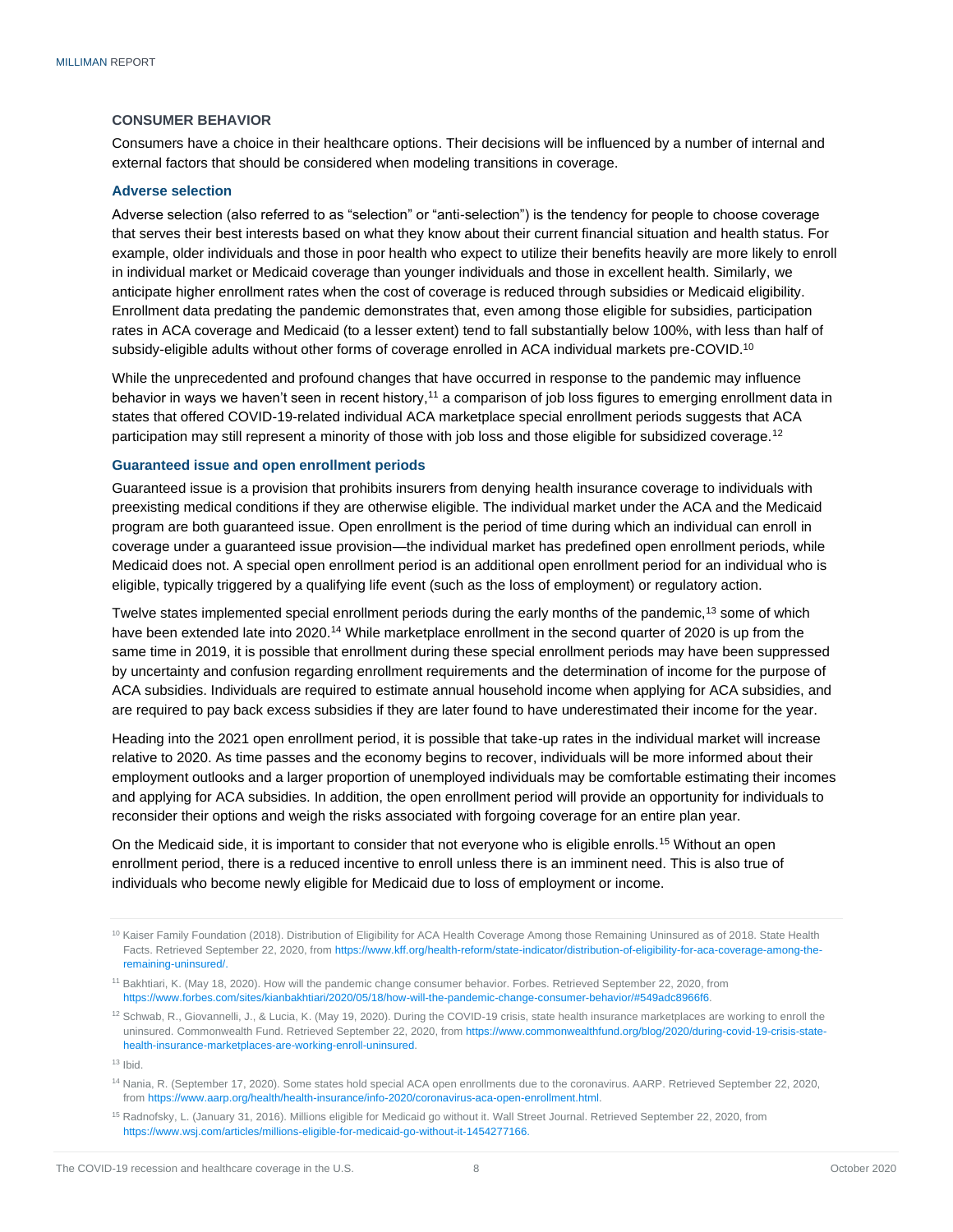#### <span id="page-10-0"></span>**Local outreach**

Individuals who lose ESI coverage or experience income loss may be unfamiliar with the alternative healthcare coverage options available to them. State Medicaid agencies and health insurance marketplaces perform various levels of marketing and outreach to consumers.<sup>16</sup> These initiatives are likely to influence take-up rates at the regional level.

#### <span id="page-10-1"></span>**IMPACT OF TRANSITIONS ON MORBIDITY**

The ESI market covers the vast majority of the non-Medicare population and is more than 10 times the size of the individual market. It is more stable and requires larger shifts in enrollment to meaningfully influence market morbidity. Our research indicates little to no net change in the average morbidity level of ESI markets in 2021.

In contrast, the individual market is more volatile, subject to greater levels of adverse selection (due to individual purchasing decisions), and prone to market disruptions, especially in states with persisting non-ACA-compliant transitional populations. ACA individual market populations also tend to have higher morbidity than the comparatively healthy populations covered by ESI.

Figure 6 illustrates how the change in individual market morbidity under our midpoint 2021 scenario relates to the relationship between the morbidity of the individual and group markets pre-COVID-19 at the state level. The trend line shows that improvements (decreases) in individual market morbidity are most likely in states where individual market morbidity is highest relative to ESI; deterioration (an increase) in individual market morbidity is more likely in states where individual market morbidity is similar or lower than ESI.





Notes: Individual and ESI market morbidity are estimated using ACA risk score relativities, controlling for plan type and demographics. States with individual market morbidity equal to or less than employer group include Montana, New York, and Rhode Island. Arkansas, Massachusetts, and Vermont have been omitted due to the unique structures of the individual ACA risk pools in those states.

<sup>16</sup> Lueck, S. (February 6, 2020). Adopting a State-Based Health Insurance Marketplace Poses Risks and Challenges. Center on Budget and Policy Priorities. Retrieved September 22, 2020, fro[m https://www.cbpp.org/research/health/adopting-a-state-based-health-insurance-marketplace-poses](https://www.cbpp.org/research/health/adopting-a-state-based-health-insurance-marketplace-poses-risks-and-challenges)[risks-and-challenges.](https://www.cbpp.org/research/health/adopting-a-state-based-health-insurance-marketplace-poses-risks-and-challenges)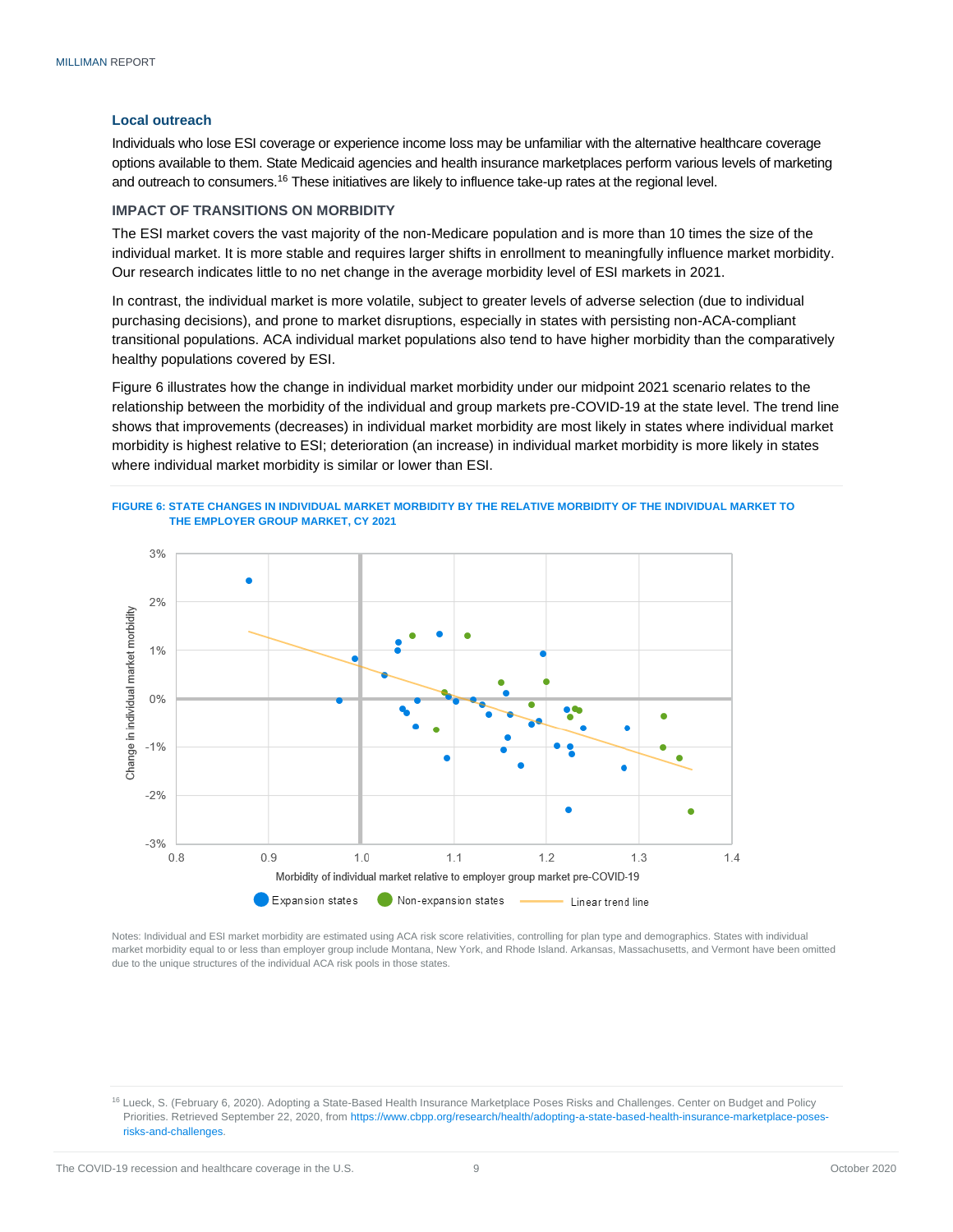Figure 6 also illustrates that the relative morbidity of the individual and group markets is not the only factor influencing changes in individual market morbidity. There are a number of other important factors to consider:

- The morbidity of the population transitioning out of the employer-sponsored insurance market and into the individual market may differ from the average employee's morbidity. Based on available data and our modeling of job losses and enrollment behavior, we expect the newly unemployed population enrolling in ACA coverage to exhibit lower income and higher morbidity on average than the ESI market as a whole.
- Adverse selection puts upward pressure on the morbidity of the population enrolling in the individual market, because healthier individuals are more likely to forgo coverage and remain uninsured.
- Larger changes in the morbidity of the individual market (in either direction) are more likely in states that have smaller individual market populations before the pandemic, and states with higher employment loss.

In reality, states have varying degrees of these conditions as well as other unique factors that drive ultimate results. We expect the average nationwide net change in individual market morbidity to be modest—between -1% and 1%.

#### <span id="page-11-0"></span>**UNEMPLOYMENT BENEFITS AND ECONOMIC STIMULUS**

The CARES Act and subsequent bills passed by Congress have provided individuals and small businesses financial support in the form of economic impact payments, pandemic unemployment compensation (PUC), pandemic unemployment aid (PUA), pandemic emergency unemployment compensation (PEUC), small business loans, employee retention credits, and payroll support (see sidebar "Forms of Unemployment Compensation and Economic Stimulus").<sup>17</sup> Many states also relaxed unemployment requirements, enhanced unemployment benefits, and extended the period of unemployment eligibility. These mitigation measures are intended to preserve jobs and income for American workers.<sup>18</sup>

|                                                                                                                                                       | <b>COUNTED AS INCOME FOR:</b> |                             |  |
|-------------------------------------------------------------------------------------------------------------------------------------------------------|-------------------------------|-----------------------------|--|
| <b>PROGRAM</b>                                                                                                                                        | <b>ACA SUBSIDIES</b>          | <b>MEDICAID ELIGIBILITY</b> |  |
| State Unemployment Income Benefits (UI)<br>Unemployment income, subject to state eligibility requirements                                             | <b>YES</b>                    | <b>YES</b>                  |  |
| <b>Economic impact payments</b><br>On-time payment, subject to income limits and number of dependents                                                 | <b>NO</b>                     | <b>NO</b>                   |  |
| Pandemic Unemployment Assistance (PUA)<br>Benefits for those who are not traditionally eligible for UI                                                | <b>YES</b>                    | <b>YES</b>                  |  |
| <b>Pandemic Unemployment Compensation (PUC)</b><br>Additional \$600 per week for all UI, PUA, and PEUC recipients through July 31, 2020 <sup>18</sup> | <b>YES</b>                    | <b>NO</b>                   |  |
| <b>Pandemic Emergency Unemployment Compensation (PEUC)</b><br>Additional weeks of benefits for those who exhaust state unemployment benefits          | <b>YES</b>                    | <b>YES</b>                  |  |

#### **FORMS OF UNEMPLOYMENT COMPENSATION AND ECONOMIC STIMULUS**

<sup>17</sup> The CARES Act includes numerous other provisions not discussed here. Se[e https://home.treasury.gov/policy-issues/cares.](https://home.treasury.gov/policy-issues/cares)

<sup>18</sup> Id.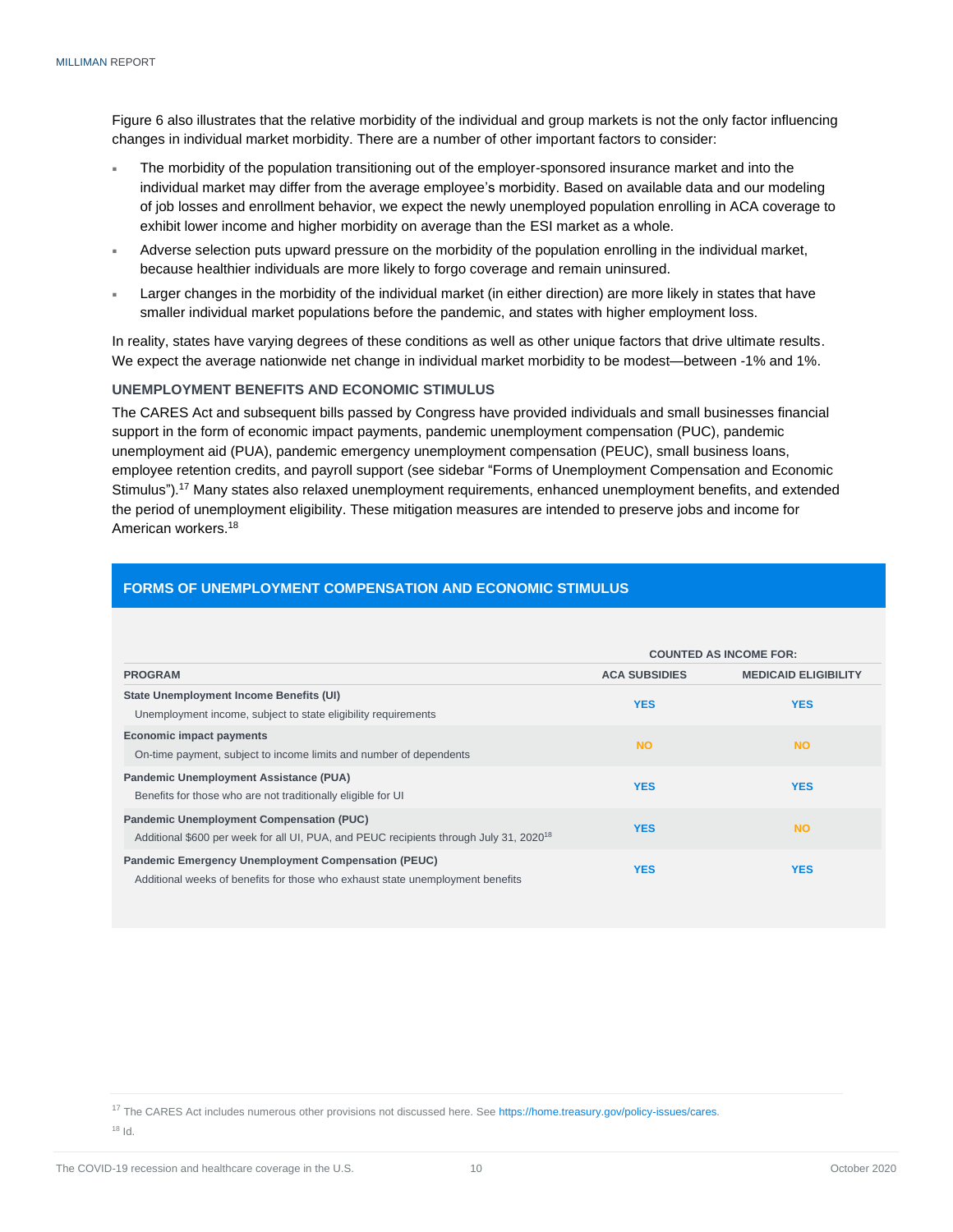These new sources of unemployment compensation have implications on eligibility for Medicaid and individual marketplace subsidies (see sidebar "Impact of Pandemic Unemployment Compensation on Medicaid and ACA Marketplace Subsidy Eligibility"). With the exception of economic impact payments and PUC payments, they are all considered income for both markets. Economic impact payments are not considered income for either market, and PUC payments are considered income for determining individual marketplace subsidies, but not for determining Medicaid eligibility. The treatment of these payments is accounted for in CAPS and any changes or extensions to these programs is an important consideration going forward. As of the writing of this paper, PUC payments have not been extended beyond July 31, 2020.<sup>19</sup> However, if they are extended into 2021, PUC payments will put downward pressure on federal marketplace subsidies, likely leading to fewer transitions into the individual market relative to the results presented in this paper, while at the same time leaving fewer low-income households in non-expansion states in the "coverage gap" without any access to affordable coverage

Any reduction or expiration of unemployment benefits and economic stimulus programs is likely to exacerbate income losses associated with the COVID-19 recession, driving more transitions into means-tested Medicaid and subsidized ACA coverage. This will in turn put further pressure on state and federal budgets for these programs, though the coverage transitions and associated expenditures may be dampened and begin to reverse over time as the economy recovers.<sup>20</sup>

#### <span id="page-12-0"></span>**MEDICAID CONTINUOUS ELIGIBILITY PROVISIONS**

The Families First Coronavirus Response Act (FFCRA) requires state Medicaid agencies to maintain continuous eligibility for all Medicaid beneficiaries enrolled on or after mid-

#### **IMPACT OF PANDEMIC UNEMPLOYMENT COMPENSATION ON MEDICAID AND ACA MARKETPLACE SUBSIDY ELIGIBILITY**

Pandemic unemployment compensation (PUC) provides \$600 per week in federal unemployment income, on top of other unemployment benefits an individual may be receiving. These payments are counted toward an individual's modified adjusted gross income<sup>19</sup> for purposes of determining eligibility for ACA individual marketplace subsidies, putting upward pressure on an individual's subsidized marketplace premium and downward pressure on total federal premium subsidy outlays. Income for Medicaid eligibility determination does not include PUC, making it easier for individuals to qualify for Medicaid, thereby putting further downward pressure on federal marketplace premium subsidies, particularly in states that have expanded Medicaid.

For example, in 2020, a single individual with unemployment income of \$18,735 before PUC (150% FPL), would qualify for premium and cost-sharing reduction (CSR) subsidies through a state marketplace. The net monthly premium for this individual to enroll in the second-lowest silver (SLS) plan offered through the state marketplace would be \$64 per month in 2020. If that person collects PUC payments for 12 weeks, his or her income would increase to \$25,935 (approximately 208% FPL), and the net monthly premium for the SLS plan would increase to \$146 per month (an increase of \$82, or 127%). This individual's CSR subsidies would also be reduced.

March 2020 in order to qualify for enhanced federal matching payments, until after the COVID-19 public health emergency (PHE) declaration ends, even when income changes would otherwise make a beneficiary ineligible for continued coverage.<sup>21</sup> This contrasts with regulations in place before the pandemic, which permitted states to reassess eligibility for adults throughout the year without penalty. This provision is likely to increase Medicaid enrollment further in 2020 than would otherwise be the case, as enrollment can only increase but not decrease as incomes change. The PHE is set to expire in January 2021 if not otherwise extended, and for the purpose of our 2021 projections we have assumed that states will be permitted to clear their Medicaid rolls of individuals whose incomes exceed eligibility thresholds during the CY 2021 benefit period.

<sup>19</sup> However, President Trump has issued an executive order that extends a lesser payment for at least a few weeks further in 2020. Se[e https://gop](https://gop-waysandmeans.house.gov/how-it-works-paying-the-unemployed-through-president-trumps-executive-order/)[waysandmeans.house.gov/how-it-works-paying-the-unemployed-through-president-trumps-executive-order/.](https://gop-waysandmeans.house.gov/how-it-works-paying-the-unemployed-through-president-trumps-executive-order/)

<sup>&</sup>lt;sup>20</sup> Brooks, T. (January 30, 2015). Getting MAGI Right: A Primer on Differences that Apply to Medicaid and CHIP, Georgetown University Health Policy Institute. Retrieved September 22, 2020, from [https://ccf.georgetown.edu/wp-content/uploads/2015/01/Getting-MAGI-Right\\_Jan-30-2015.pdf.](https://ccf.georgetown.edu/wp-content/uploads/2015/01/Getting-MAGI-Right_Jan-30-2015.pdf)

<sup>&</sup>lt;sup>21</sup> Rudowitz, R., Corallo, B., & Artiga, S. (August 24, 2020). Analysis of Recent National Trends in Medicaid and CHIP Enrollment. Kaiser Family Foundation. Retrieved September 22, 2020, fro[m https://www.kff.org/coronavirus-covid-19/issue-brief/analysis-of-recent-national-trends-in-medicaid](https://www.kff.org/coronavirus-covid-19/issue-brief/analysis-of-recent-national-trends-in-medicaid-and-chip-enrollment/)[and-chip-enrollment/.](https://www.kff.org/coronavirus-covid-19/issue-brief/analysis-of-recent-national-trends-in-medicaid-and-chip-enrollment/)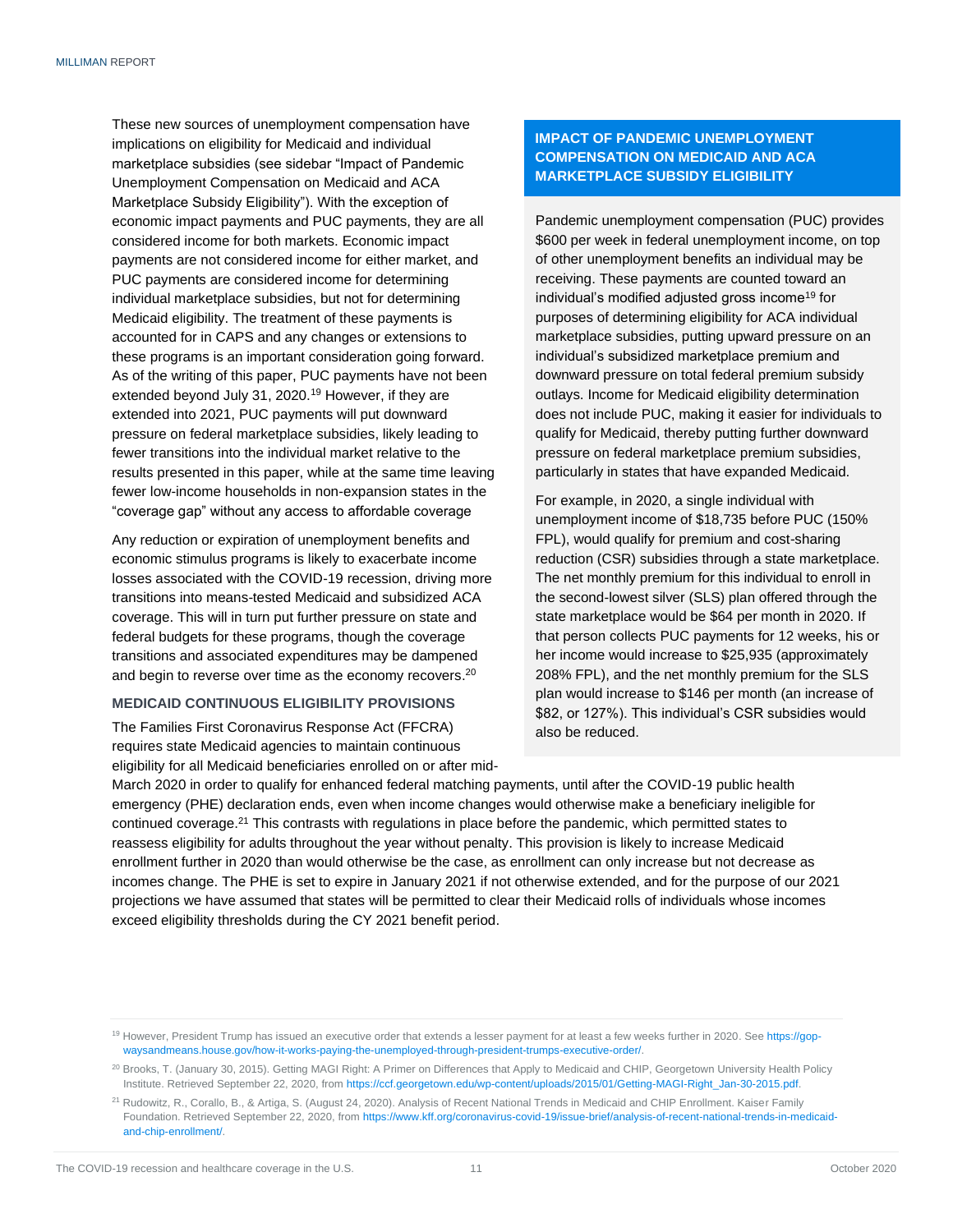#### <span id="page-13-0"></span>**RETENTION OF ESI DURING UNEMPLOYMENT**

There is not always a one-to-one correlation between job loss and the loss or retention of ESI. First, not everyone with a job has access to ESI. Second, there are a number of ways someone experiencing job loss (and their dependents) may retain some form of ESI:

- To date, the majority of job losses have been in the form of temporary furlough arrangements,<sup>22</sup> many of which have enabled employees and their dependents to retain their ESI while they are not working.
- Some who lose employment will have access to employer-sponsored coverage through a spouse or another family member.
- Individuals who lose employment may be eligible for COBRA continuation coverage through their employers, though they are likely to face higher premiums relative to when they were employed.

Retention of ESI during unemployment moderates transitions out of the employer group market, leading to fewer transitions than may otherwise be expected based on headline unemployment figures.

#### <span id="page-13-1"></span>**INCOME DISTRIBUTION OF THOSE LOSING EMPLOYMENT OR INCOME**

The economic disruption from COVID-19 has had a disproportionate impact on lower-income individuals and households, with low-income employees more than three times as likely to lose employment than those with higher paying jobs.<sup>23,24</sup> Furthermore, both the existing coverage profile of and coverage options available to lower-income households differ from those of higher-income households, with important implications for transitions in health coverage.

Lower-income households are less likely than higher-income households to have existing ESI and more likely to be enrolled in Medicaid or the individual market. They are also more likely to *become* eligible for Medicaid or individual marketplace subsidies if they lose employment or income. As a result, we anticipate fewer transitions out of the employer group market and more transitions into Medicaid and (to a lesser extent) ACA individual marketplaces than would be the case if the impact of the COVID-19 recession was more evenly distributed across household income levels.

It is also important to consider that highly subsidized populations generally exhibit less adverse selection by age and health status in their enrollment decisions than do populations responsible for the full cost of coverage. Put another way, healthy individuals with relatively few perceived healthcare needs who would opt out of coverage in the absence of subsidies may be willing to enroll at low or no cost if eligible for generous ACA subsidies or Medicaid. For this reason, transitions to uninsured may be lower and transitions to Medicaid and the individual market may be higher in regions where the income distribution of the population is lower (outside of the coverage gap in non-expansion states), and the morbidity profile of those electing coverage may more closely resemble the overall pool of those experiencing job loss.

<sup>&</sup>lt;sup>22</sup> Thomson-DeVeaux, A., Paine, N., & Wolfe, J. (September 4, 2020). The Easy Part of the Economic Recovery Might Be Over. FiveThirtyEight. Retrieved September 22, 2020, fro[m https://fivethirtyeight.com/features/the-easy-part-of-the-economic-recovery-might-be-over/.](https://fivethirtyeight.com/features/the-easy-part-of-the-economic-recovery-might-be-over/)

<sup>&</sup>lt;sup>23</sup> Parker, K., Horowitz, J.M., & Brown, A. (April 21, 2020). About Half of Lower-Income Americans Report Household Job or Wage Loss Due to COVID-19. Pew Research Center. Retrieved September 22, 2020, from [https://www.pewsocialtrends.org/2020/04/21/about-half-of-lower-income](https://www.pewsocialtrends.org/2020/04/21/about-half-of-lower-income-americans-report-household-job-or-wage-loss-due-to-covid-19/)[americans-report-household-job-or-wage-loss-due-to-covid-19/.](https://www.pewsocialtrends.org/2020/04/21/about-half-of-lower-income-americans-report-household-job-or-wage-loss-due-to-covid-19/)

<sup>&</sup>lt;sup>24</sup> Federal Reserve (May 2020). Report on the Economic Well-Being of U.S. Households in 2019, Featuring Supplemental Data From April 2020. Retrieved September 22, 2020, fro[m https://www.federalreserve.gov/publications/files/2019-report-economic-well-being-us-households-202005.pdf.](https://www.federalreserve.gov/publications/files/2019-report-economic-well-being-us-households-202005.pdf)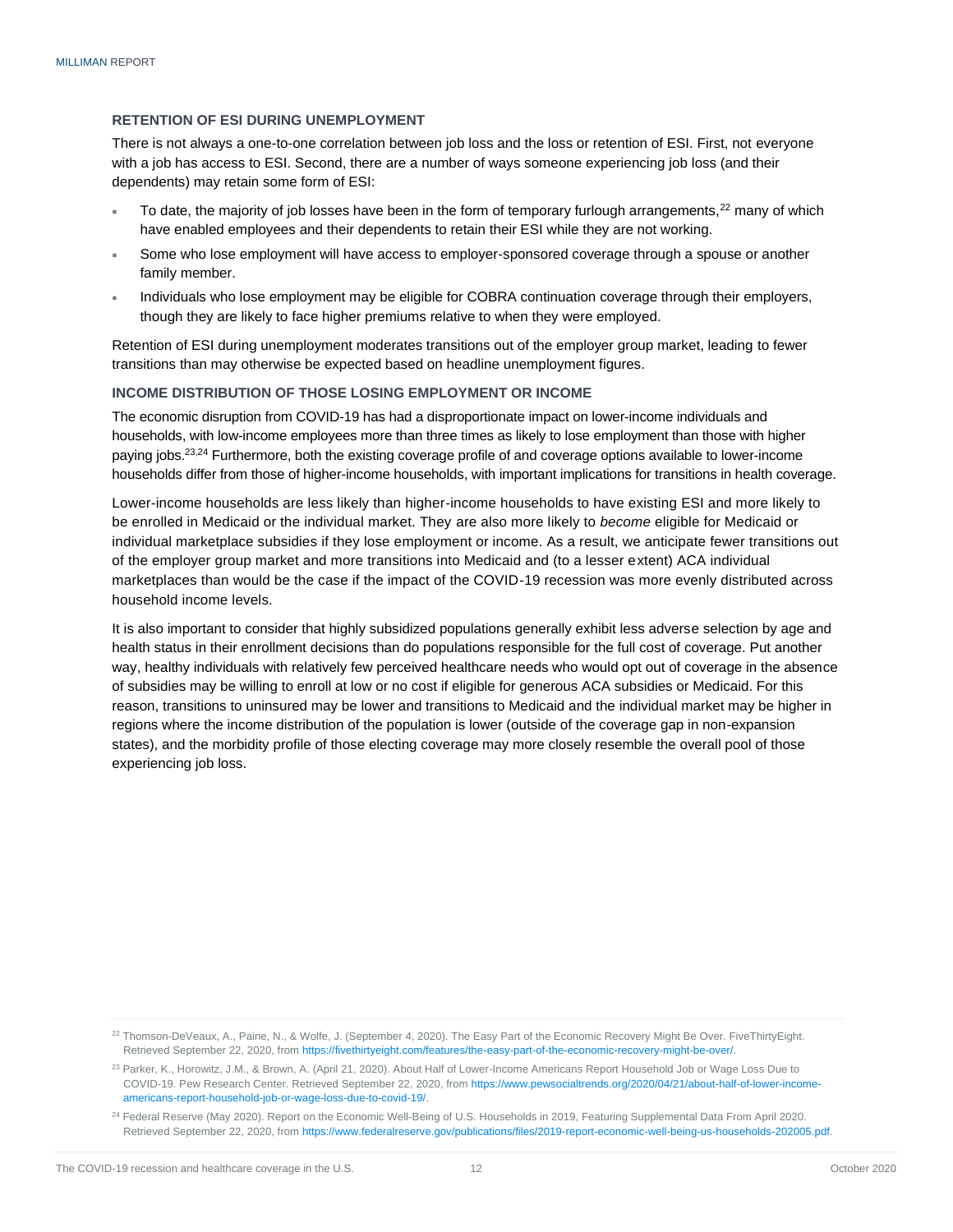### <span id="page-14-0"></span>Methodology

#### <span id="page-14-1"></span>**PRE-COVID POPULATION**

We began our analysis by developing a pre-COVID profile of each state's population inclusive of population counts, demographic characteristics such as age, individual and household employment, income, health insurance coverage, and self-reported health status. To develop these detailed state profiles, we used information from the 2018 American Community Survey (ACS) and detail from the 2016, 2017, and 2018 Current Population Survey (CPS) Annual Social and Economic Supplements, trended for population growth and calibrated to pre-COVID-19 market sizes and composition using additional data sources including data from Medicaid.gov, medical loss ratio reporting data, and ACA enrollment and risk adjustment reports. We assigned morbidity factors for each individual in the data set using demographic characteristics and self-reported health status, based on claims relativities from Milliman's Consolidated Health Cost Guidelines™ Sources database, further calibrated with data on the relative morbidity of each state ESI and ACA individual market pre-COVID.

#### <span id="page-14-2"></span>**EMPLOYMENT LOSS**

We modeled employment loss based on data from the U.S. Bureau of Labor Statistics (BLS) and quarterly economic forecasts from the Congressional Budget Office (CBO). National employment projections are based on detailed quarterly labor force, employment, and unemployment figures from the CBO's "Interim Economic Projections for 2020 and 2021," <sup>25</sup> dated May 2020, with median unemployment figures adjusted to reflect updated U3 unemployment projections from the CBO's "Update to the Economic Outlook"<sup>26</sup> dated July 2020, and with the "low" and "high" estimates informed by the range around the median in June 2020 unemployment forecasts by the Federal Reserve.<sup>27</sup> We allocated job losses across states based on the proportion of net job losses by state between the February 2020 and May 2020 jobs reports published by the BLS, and varied employment loss within each state based on industry, employer size, and employee income. According to data from the Federal Reserve and BLS, COVID-19 job losses to date have been disproportionately borne by those with lower incomes<sup>28</sup> and in high-impact industries such as hospitality and travel.<sup>29</sup>

#### <span id="page-14-3"></span>**INCOME CHANGE**

We modeled changes in household income based on changes in employment status of household members, federal and state unemployment assistance programs, and assumptions regarding underemployment and income loss for those who retain employment. We assumed that between one-ninth and one-third of households not subject to employment loss would still experience partial income loss due to reduced hours, salary, or other forms of underemployment.<sup>30</sup> We assumed that distribution of federal pandemic unemployment compensation would cease prior to January 2021.

<sup>25</sup> CBO (May 19, 2020). Interim Economic Projections for 2020 and 2021. Retrieved September 22, 2020, fro[m https://www.cbo.gov/publication/56351.](https://www.cbo.gov/publication/56351)

<sup>&</sup>lt;sup>26</sup> CBO (July 2020). An Update to the Economic Outlook: 2020 to 2030. Retrieved September 22, 2020, fro[m https://www.cbo.gov/publication/56465.](https://www.cbo.gov/publication/56465)

<sup>&</sup>lt;sup>27</sup> Federal Reserve (June 10, 2020). Federal Open Market Committee Projections Materials, Accessible Version. Retrieved September 22, 2020, from [https://www.federalreserve.gov/monetarypolicy/fomcprojtabl20200610.htm.](https://www.federalreserve.gov/monetarypolicy/fomcprojtabl20200610.htm)

<sup>&</sup>lt;sup>28</sup> Federal Reserve, Report on the Economic Well-Being, op cit.

<sup>29</sup> U.S. Bureau of Labor Statistics (May 8, 2020). Labor Force Statistics from the Current Population Survey – Household Data, Not Seasonally Adjusted, A-31: Unemployed persons by industry, class of worker, and sex. Retrieved May 15, 2020, from [https://www.bls.gov/web/empsit/cpseea31.htm.](https://www.bls.gov/web/empsit/cpseea31.htm)

<sup>30</sup> Kirzinger, A., Hamel, L., Munana, C., et al. (April 24, 2020). KFF Health Tracking Poll, Late April 2020: Coronavirus, Social Distancing, and Contact Tracing. Kaiser Family Foundation. Retrieved September 22, 2020, from [https://www.kff.org/report-section/kff-health-tracking-poll-late-april-2020](https://www.kff.org/report-section/kff-health-tracking-poll-late-april-2020-economic-and-mental-health-impacts-of-coronavirus/) [economic-and-mental-health-impacts-of-coronavirus/.](https://www.kff.org/report-section/kff-health-tracking-poll-late-april-2020-economic-and-mental-health-impacts-of-coronavirus/)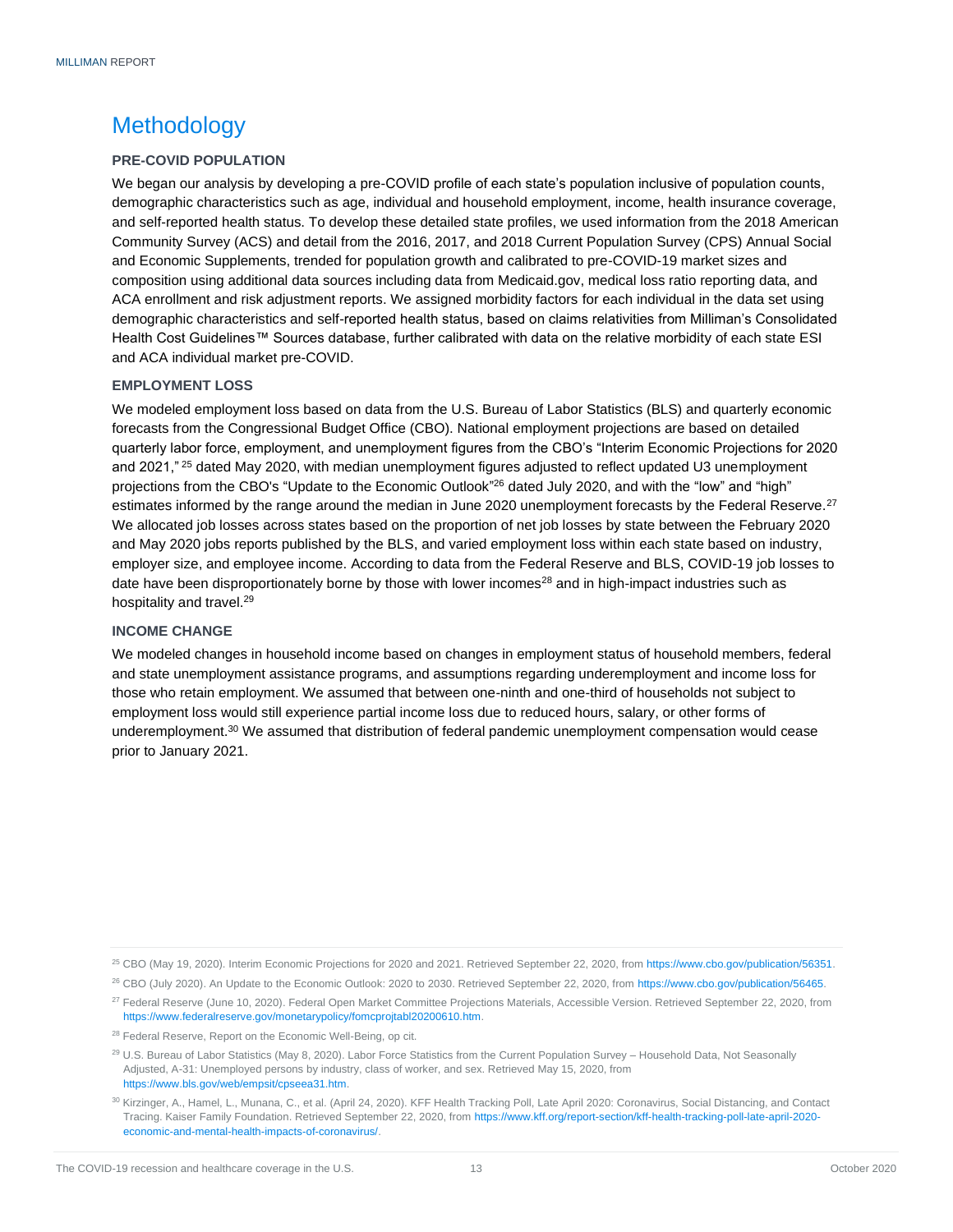#### <span id="page-15-0"></span>**HEALTH COVERAGE TRANSITIONS**

We modeled health insurance coverage transitions based on assumptions regarding loss of ESI associated with employment loss and based on changes in eligibility for Medicaid coverage and ACA individual market Advanced Premium Tax Credits (premium subsidies) associated with income loss. We assumed that some households with ESI and loss of employment will retain coverage through a furlough arrangement in which benefits are maintained, or by enrolling in extended coverage through COBRA. While the portion of job losses that are permanent has grown in recent months, as of July 2020 three-quarters of jobless workers were still on temporary layoff.<sup>31</sup>

Of those with ESI loss, we assumed that the majority of individuals eligible for Medicaid based on age and household income will elect to enroll, with some abstention (primarily among healthy young adults). Of those with incomes above the state-specific Medicaid cutoff, we assumed that less than half will elect to enroll in individual ACA coverage, with participation rates subject to adverse selection by age, health status, and subsidy eligibility. We also modeled transitions from individual ACA and non-ACA coverage to Medicaid, individual ACA, and uninsured status, and from uninsured status to individual ACA and Medicaid, for households experiencing income loss that are either newly eligible for subsidized coverage (or more generous subsidies) or newly in the "coverage gap" between ACA subsidy eligibility and Medicaid eligibility.

In all cases, we assumed the highest uptake rates among those eligible for Medicaid, those in poor health, those who are older, and (for ACA coverage) those whose household incomes qualify them for generous ACA subsidies.

### <span id="page-15-1"></span>Looking forward

The trajectory of the pandemic and the U.S. economy remains highly uncertain and is dependent on the future actions of states and the federal government, employers, and consumers, and on the lifecycle of the virus over time. The pandemic also marks uncharted territory for consumer enrollment behavior, for which data is still limited. In this fluid environment, information continues to emerge every week with the potential to alter or refine the assumptions embedded in our analysis and our assessment of the most likely outcomes for U.S. health coverage. Market stakeholders must keep a close eye on emerging developments, and Milliman's CAPS model provides one powerful way to continue to integrate this information into new forecasts and expectations.

We intend to maintain CAPS as part of Milliman's Pandemic Suite of COVID-19 modeling tools, leveraging it for our clients, consultants, and others that rely on Milliman's expertise and thought leadership. With this tool in hand, we have the ability to dive deeper beyond the results presented herein, considering alternate economic and enrollment scenarios, and drilling deeper into the health coverage characteristics and transitions of subpopulations, whether by income, geography, or any other characteristic of interest that can be mapped from data in the U.S. Census Bureau's American Community Survey and Current Population Survey. Those with an interest in a deeper exploration of results and scenarios may contact their Milliman consultant to begin leveraging CAPS and Milliman's deep expertise with respect to population shifts and market developments under COVID-19.

<sup>31</sup> Paine, N., Thomson-DeVeaux, A., & Wolfe, J. (August 7, 2020). Yes, Unemployment Fell. But the Recovery Seems to Be Slowing Down. FiveThirtyEight. Retrieved September 22, 2020, from [https://fivethirtyeight.com/features/yes-unemployment-fell-but-the-recovery-seems-to-be](https://fivethirtyeight.com/features/yes-unemployment-fell-but-the-recovery-seems-to-be-slowing-down/)[slowing-down/.](https://fivethirtyeight.com/features/yes-unemployment-fell-but-the-recovery-seems-to-be-slowing-down/)